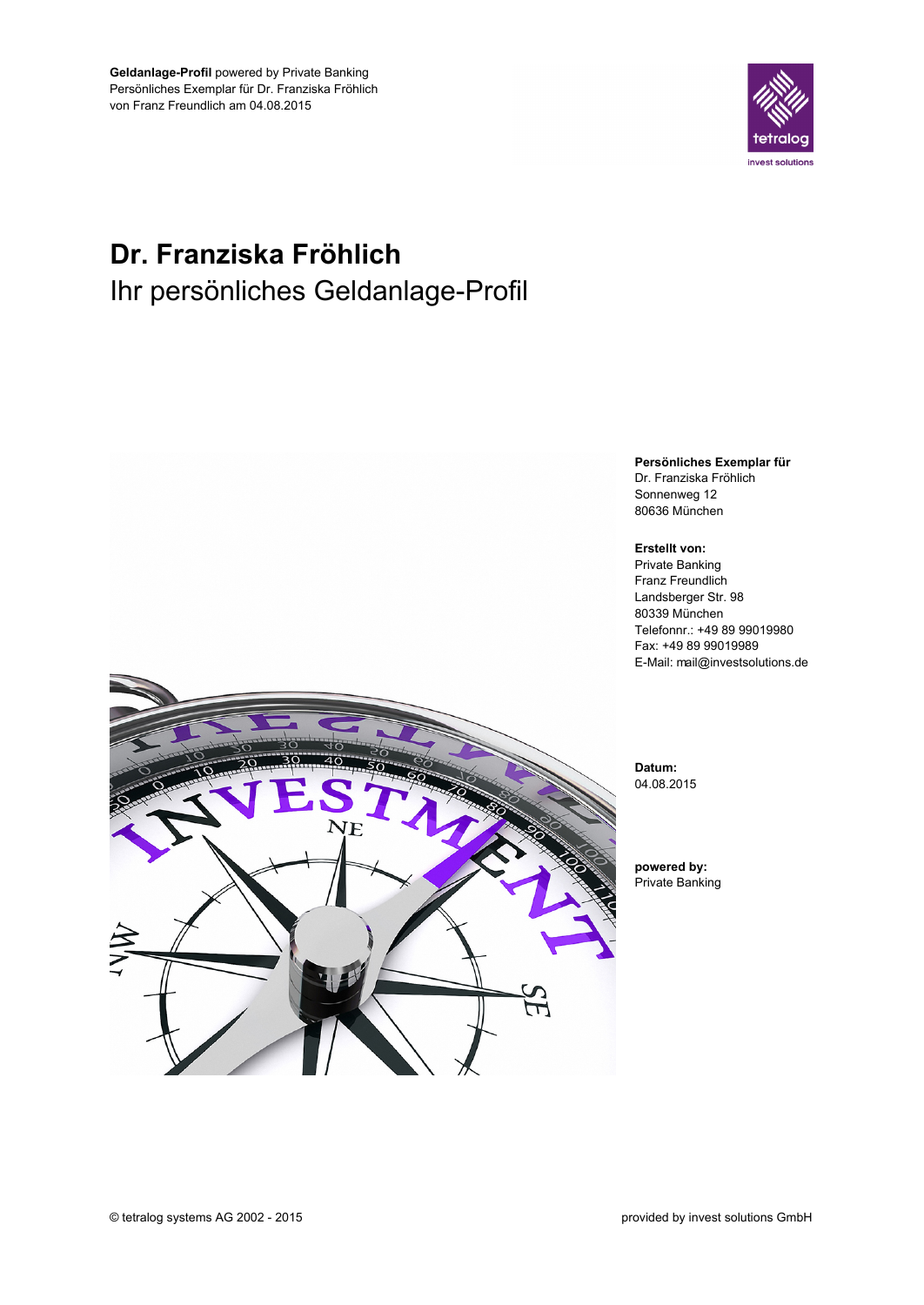

# Ihr persönliches Geldanlage-Profil

Anhand der von Ihnen erhaltenen Informationen ergeben sich bestimmte Merkmale, die bei allen Handlungen rund um Ihr Wertpapierportfolio bzw. neuen Anlageentscheidungen beachtet werden sollten. Gerne unterstützen wir Sie dabei, Ihre Geldanlagen entlang dieser persönlichen Merkmale zu gestalten. Sollte sich Ihre persönliche Situation oder Ihre grundsätzlichen Ansichten zum Thema Geld in Zukunft ändern, teilen Sie uns dies umgehend mit. Ihr persönliches Geldanlage-Profil sollte stets aktuell sein.

#### Aufgrund Ihrer finanziellen Situation, eignet sich die Risikokategorie:

Risikoklasse 3

Eine Übersicht Ihrer Angaben erhalten Sie auf den Folgeseiten im Kapitel "Ihre persönliche Angaben".

## Aufgrund Ihrer Einstellung zum Umgang mit Geld, entsprechen Sie dem Risikotyp:

Kontrolliert

Eine Übersicht Ihrer Angaben erhalten Sie auf den Folgeseiten im Kapitel "Ihre persönliche Angaben". Hintergründe zum Testverfahren finden Sie im Kapitel "Ihr persönlicher Risikotyp".

### Aufgrund Ihrer vorhandenen Kenntnisse und Erfahrungen, sind Geschäfte in folgende Arten von Finanzinstrumenten angemessen.

- Sparbuch, Festgeld, Tagesgeld
- Geldmarktfonds EUR, geldmarktnahe Fonds EUR
- Geldmarktfonds (Fremdwährung)
- Anleihen und Rentenfonds (EUR)
- Aktienfonds und Rohstofffonds
- Aktien
- Rohstoffe

Eine Übersicht Ihrer Angaben erhalten Sie auf den Folgeseiten im Kapitel "Ihre persönliche Angaben".

Rechtlicher Hintergrund: Gemäß §31 des Wertpapierhandelsgesetzes (WpHG) sind Finanzdienstleister verpflichtet, vor der Durchführung von Wertpapierdienstleistungen deren Angemessenheit sowie im Falle einer Anlageberatung deren Geeignetheit in Bezug auf den Kunden zu prüfen. Das beratende Institut hat hierfür umfangreiche Informationen, wie z.B. die finanzielle Situation, Kenntnisse und Erfahrungen in Bezug auf Geschäfte mit bestimmten Arten von Finanzinstrumenten oder Wertpapierdienstleistungen, sowie verfolgte Anlageziele einzuholen und entsprechend auszuwerten.

Jüngste Aktualisierung des Kundenprofils: 28.07.2015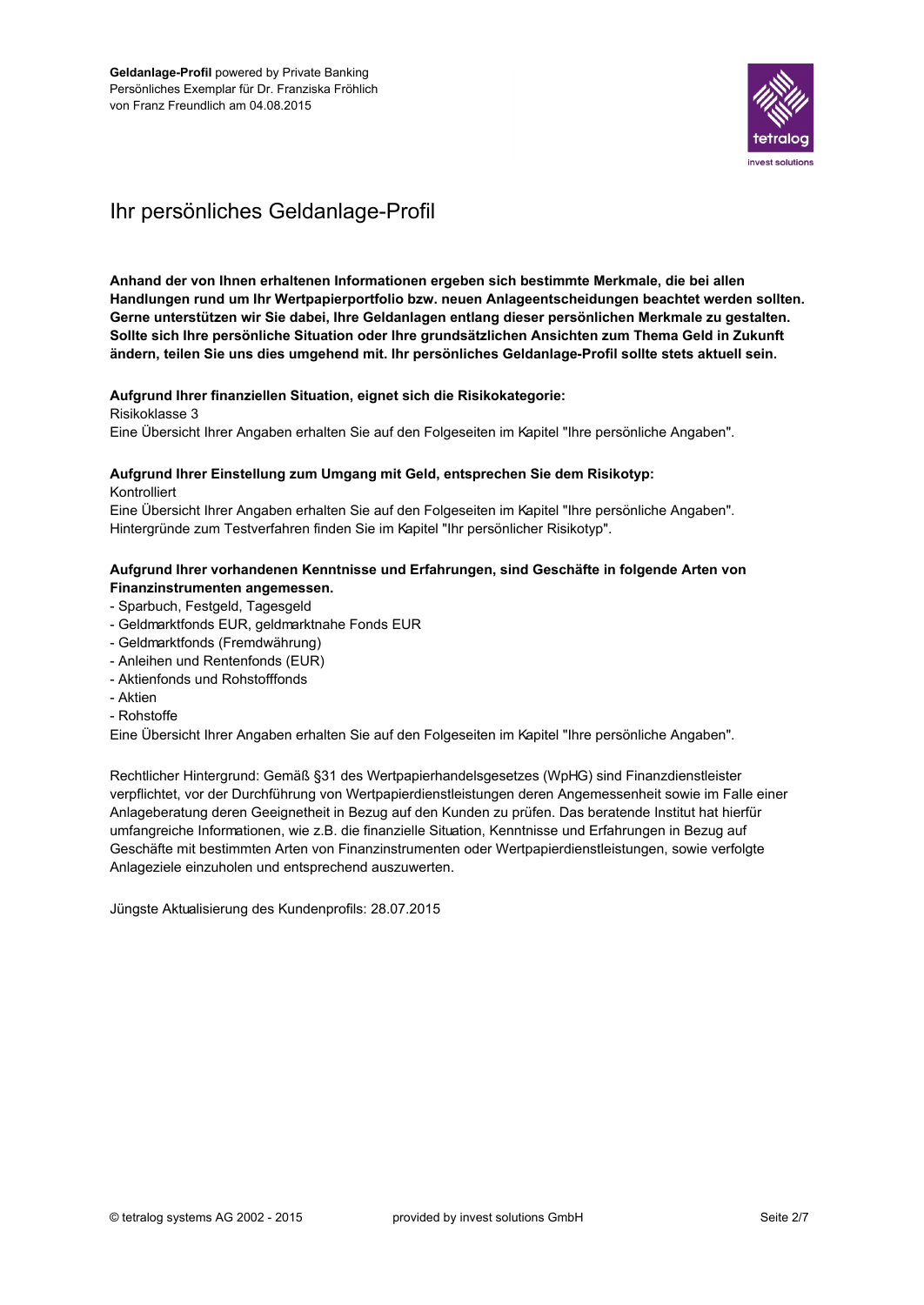

# Ihr persönlicher Risikotyp

Sie entsprechen dem Typ: Kontrolliert



Bei diesem Typ besteht eine geringe Risikobereitschaft, die mit klar ausgeprägter Verantwortung und Kontrolle einhergeht. Bei dieser Persönlichkeit ist das Streben nach Gewinn gering ausgeprägt, während die Steuerung und Kontrolle von Risiken im Vordergrund steht. Dieser Anlegertyp investiert in der Regel in sichere Geldanlagen und riskiert nicht Kopf und Kragen, auch wenn höhere Gewinne locken.

#### **Details zum Risikowert**

Ihr Risikowert:

Das persönliche Risikoverhalten umfasst sowohl die Freude am Risiko als auch die Tendenz zur Vermeidung von Risiken. Diese - häufig gleichzeitig vorhandenen - Gefühle ergeben erst im Zusammenspiel die Einstellung zum Risiko.



Wie die meisten Menschen verfolgen Sie in Geldfragen eine bestimmte eigene Linie. Um dieser treu zu bleiben, sind Sie auch bereit, Risiken einzugehen. Sie tun dies sogar mit einer gewissen Freude und lassen sich auch von Rückschlägen nicht beirren. Wie die meisten Menschen behalten Sie auch angesichts finanzieller Risiken in der Regel Ihre Kontrolle und Entschlusskraft. Sie haben nicht das Gefühl jedes Wagnis vermeiden zu müssen. Zwar haben Sie schon finanzielle Rückschläge erlebt, Sie scheuen sich aber deshalb nicht davor, immer wieder neue Chancen zu nutzen.

#### **Details zum Kontrollwert**

Das persönliche Kontrollverhalten, die Bereitschaft und der Antrieb, Risiken aktiv zu kontrollieren, zeigt sich einerseits in der Steuerung dieser Situation und andererseits darin, wie leicht man abzulenken ist.

Ihr Kontrollwert:



Ihre Bereitschaft, finanzielle Angelegenheiten selbst in die Hand zu nehmen, ist bei Ihnen ähnlich stark ausgeprägt wie bei den meisten Menschen. Gewinne und Verluste überwachen Sie in regelmäßigen Abständen und verfügen über genügend Entschlusskraft, um insgesamt finanziell erfolgreich zu sein. In Geldangelegenheiten bleiben Sie meist gelassen und handeln weitestgehend kontrolliert. Ihre Entscheidungen sind wohlüberlegt. Wenn es schwierig wird, fürchten Sie jedoch durchaus manchmal, den Überblick zu verlieren. Damit sind Sie aber nicht allein - die meisten Menschen reagieren auf diese Weise.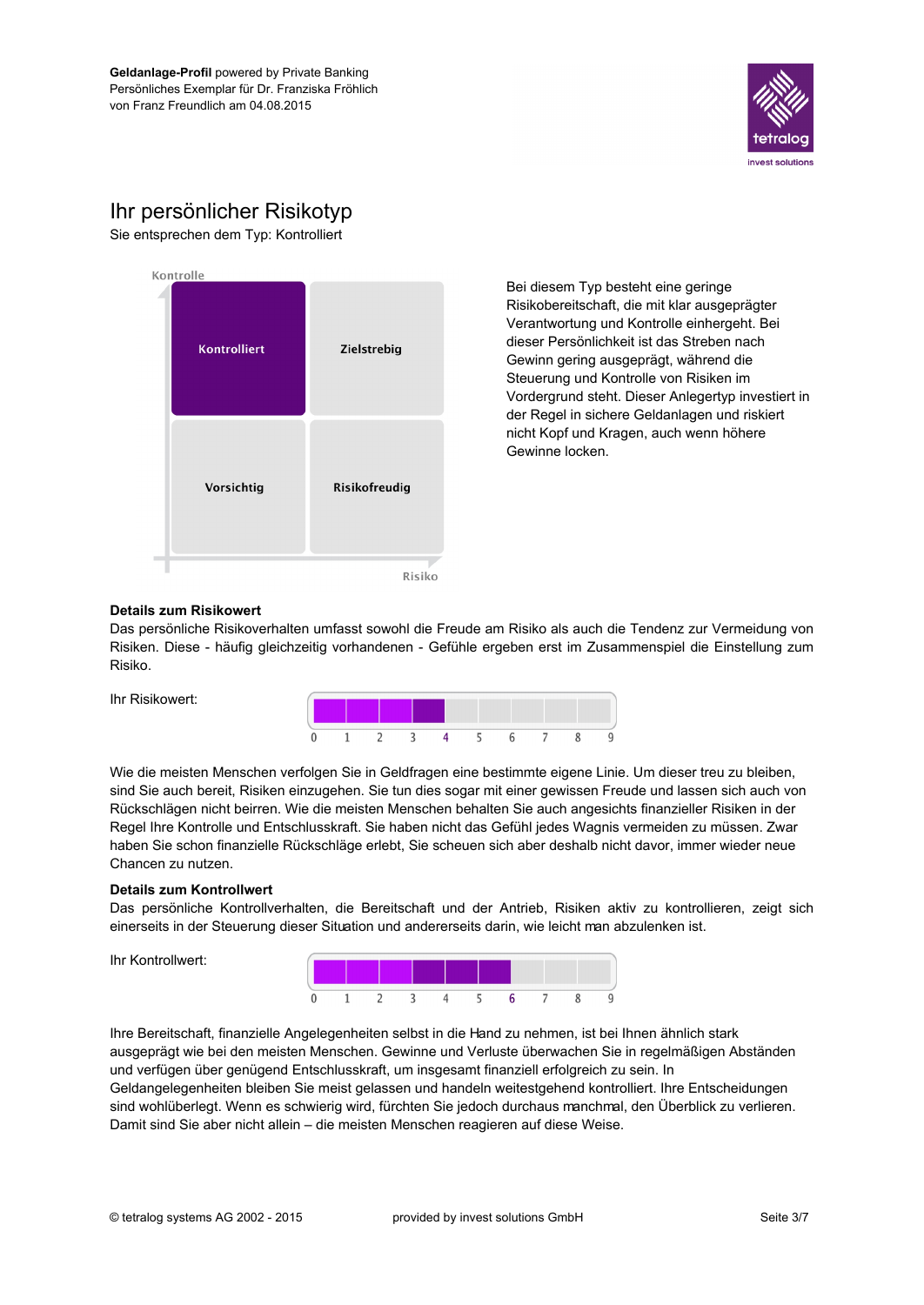

# Wissenschaftlicher Hintergrund zum Risikotyp

Prof. Dr. Dr. J. C. Brengelmann (1920-1999), zuletzt Direktor des Münchner Max-Planck-Instituts, hat sich in seiner Forschungsarbeit über viele Jahre hinweg intensiv dem Thema Risikopersönlichkeit gewidmet. Anlass für seine Überlegungen waren Studien zur Frage, warum bestimmte Menschen bei Geldspielen bzw. beim Spekulieren zur Spielsucht neigen, während andere dagegen völlig immun bleiben.

Professor Brengelmann begann seine Untersuchungen über die Risikopersönlichkeit in den 70er Jahren. Bei der Suche nach innerpsychischen Faktoren, die das Verhalten im Umgang mit Risiko erklären, gelang Brengelmann die bahnbrechende Entdeckung, dass die Risikodisposition keine eindimensionale Persönlichkeitseigenschaft, sondern ein zweidimensionales Merkmal ist. Erst durch eine Trennung der beiden Dimensionen Risiko und Kontrolle kann die Risikodisposition zuverlässig gemessen werden.

Das Risikoverhalten im Umgang mit Geld ist folglich das Ergebnis einer Kombination von zwei zentralen Dimensionen bzw. Persönlichkeitseigenschaften. Dies ist einerseits die Einstellung zum Risiko an sich, andererseits dessen Kontrolle. Die Kontrolle ist die Motivation und die Fähigkeit, sich mit diesen Risiken auseinander zu setzen, deren Bedeutung abzuschätzen, diese zu steuern und zu kontrollieren.

Professor Brengelmann identifizierte verschiedene Risikotypen. Beispielsweise den vorsichtigen oder zielorientierten Typ. Die zentralen Dimensionen des Risikotyps – Risiko und Kontrolle – sind, wie übrigens die meisten Persönlichkeitseigenschaften, in einer aktivierenden und einer entgegengesetzten, hemmenden Komponente angelegt. Erst aus ihrem Zusammenspiel resultiert die für Geldanlage entscheidende persönliche Ausprägung. Das persönliche Risikoverhalten umfasst sowohl die Freude am Risiko als auch die Tendenz zur Vermeidung von Risiken. Die Risikofreude umfasst unter anderem die generelle Bereitschaft zum Risiko, die darin erlebte Lust und der Umgang mit Spekulation. Die Risikovermeidung setzt sich aus Ablehnung von Risiken (Risikoaversion), Haltlosigkeit im Umgang mit Risiken sowie der dabei erlebten Ambivalenz zusammen.

Die Kontrolldimension wird durch das Zusammenspiel der steuernden, aktiven Kontrolle und hemmenden Fehlern im Umgang mit Risiken bestimmt. Aktive Kontrolle repräsentiert zum Beispiel die Fähigkeit und den Willen zur Optimierung sowie die Entschlusskraft bei der Umsetzung. Gleichzeitig wird die damit einhergehende Gelassenheit berücksichtigt. Fehler im Umgang mit Risiken und Geld entstehen durch Fehlkalkulationen und Leichtsinn sowie durch impulsive Verhaltensweisen im Umgang mit Risiken.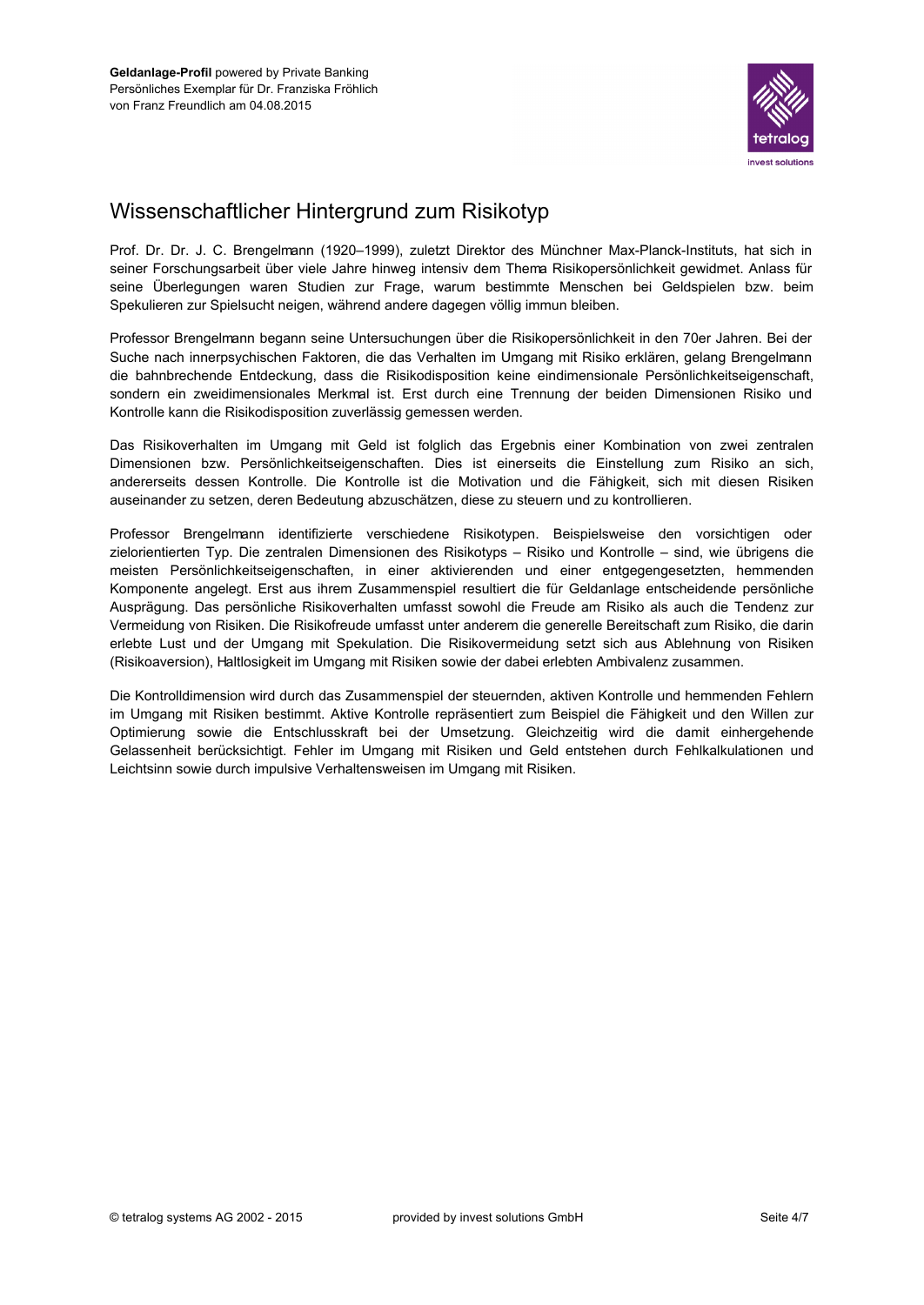![](_page_4_Picture_1.jpeg)

# Übersicht: Ihre persönlichen Angaben

### Ihre Angaben zur Ermittlung des Risikotyps

| Aussage                                                                           | <b>Ihre Antwort</b> |
|-----------------------------------------------------------------------------------|---------------------|
| Ich bin und bleibe immer aufs Neue risikobereit.                                  | meistens            |
| In riskanten Situationen fürchte ich den Boden unter den<br>Füßen zu verlieren.   | ein wenig           |
| Auch in kniffligen finanziellen Situationen bleibe ich<br>entspannt.              | ein wenig           |
| Es gibt Situationen, da ist mir der Preis egal.                                   | ein wenig           |
| Ich reagiere beim Umgang mit Geld impulsiv, ohne viel zu<br>überlegen.            | ein wenig           |
| Ich vermeide alle Experimente, die zu Verlusten führen<br>könnten.                | meistens            |
| Meine finanziellen Ziele setze ich mit großer<br>Überzeugungskraft durch.         | 100%                |
| Im Umgang mit Geld bin ich manchmal doch zu leichtsinnig.                         | gar nicht           |
| Ich betrachte riskante Situationen als Herausforderung.                           | ein wenig           |
| In finanziellen Dingen bin und bleibe ich risikobereit.                           | ein wenig           |
| Ohne Risiken wäre das Leben ganz schön langweilig.                                | gar nicht           |
| Hin und wieder erzeugt Risiko in mir Missmut und<br>Niedergeschlagenheit.         | ein wenig           |
| Auch bei großen Risiken bleibe ich gelassen.                                      | ein wenig           |
| Je größer die Belastung umso produktiver werde ich.                               | meistens            |
| Ich bin viel zu disziplinlos, um meine Geldgeschäfte dauernd<br>zu kontrollieren. | gar nicht           |
| Ich möchte gerne gewinnen, aber mir fehlt der Mut zum<br>Risiko.                  | ein wenig           |

### Ihre Angaben zur finanziellen Situation:

| Frage                                                                                                                                     | <b>Ihre Antwort</b> |
|-------------------------------------------------------------------------------------------------------------------------------------------|---------------------|
| Wie viel Geld bleibt Ihnen im Monat (in EUR) übrig<br>(monatliche Einkünfte abzüglich aller monatlicher Ausgaben<br>und Verpflichtungen)? | $1.000 - 1.500$     |
| Und wie verlässlich erzielen Sie diese monatlich verfügbare<br>Summe?                                                                     | Meistens            |
| Wie hoch ist Ihr derzeitiges Barvermögen und sofort<br>verfügbares Vermögen (in EUR)?                                                     | $10.000 - 25.000$   |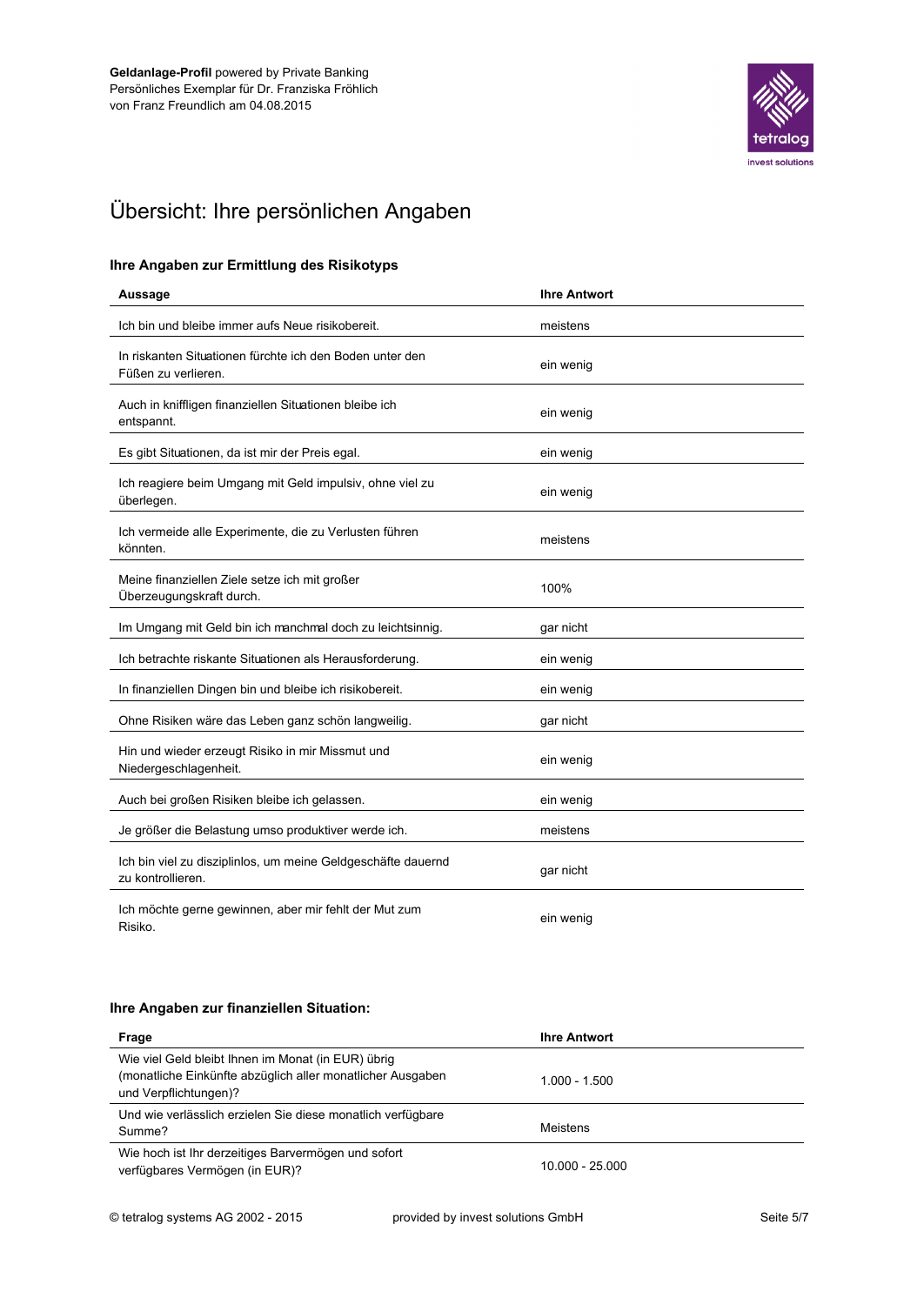![](_page_5_Picture_1.jpeg)

| Frage                                                                                                                                                                                                            | <b>Ihre Antwort</b>                                                                                                       |
|------------------------------------------------------------------------------------------------------------------------------------------------------------------------------------------------------------------|---------------------------------------------------------------------------------------------------------------------------|
| Wie hoch ist Ihr Immobilienvermögen (geschätzter aktueller<br>Marktwert der Immobilien in EUR)?                                                                                                                  | kein Immobilienvermögen                                                                                                   |
| Wie hoch ist Ihr Vermögen an Wertpapieren / Kapitalanlagen<br>(in $EUR$ )?                                                                                                                                       | 50.000 - 100.000                                                                                                          |
| Wie hoch ist ihr Sonstiges Vermögen (in EUR)?                                                                                                                                                                    | kein sonstiges Vermögen                                                                                                   |
| Wie hoch sind Ihre derzeitigen Verbindlichkeiten<br>(Hypotheken und Immobilienkredite inbegriffen, in EUR)?                                                                                                      | keine Verbindlichkeiten                                                                                                   |
| Einmal angenommen, Ihre monatlichen Einkünfte würden<br>plötzlich wegfallen: Wie lange würden Ihre finanziellen<br>Reserven reichen, bevor Sie auf Ihr Geld aus der jetzt<br>geplanten Anlage zugreifen müssten? | Mehr als 6 Monate                                                                                                         |
| Welchen hauptsächlichen Anlagezweck verfolgen Sie?                                                                                                                                                               | Vermögensaufbau                                                                                                           |
| Welche generelle Risikobereitschaft haben Sie?                                                                                                                                                                   | Meine Erwartungen an die Wertentwicklung<br>liegen über dem Kapitalmarktniveau. Hierfür<br>sind höhere Risiken notwendig. |
| Welchen Beruf üben Sie aktuell aus (oder haben Sie schon<br>einmal ausgeübt)?                                                                                                                                    | Kaufmännischer Beruf                                                                                                      |
| Welchen (Schul-)Abschluß haben Sie?                                                                                                                                                                              | Mittlere Reife                                                                                                            |

### Ihre Angaben über Kenntnisse und Erfahrungen mit Geschäften in bestimmte Arten von Finanzinstrumenten

| <b>Finanzinstrument</b>                                     | <b>Erfahrung seit</b> | Transaktionen pro Jahr   | Ordervolumen (EUR) Kenntnisse |       |
|-------------------------------------------------------------|-----------------------|--------------------------|-------------------------------|-------|
| Sparbuch, Festgeld,<br>Tagesgeld                            | mehr als 3 Jahre      | $1 - 10$                 | 5.000-20.000                  | ja    |
| Geldmarktfonds EUR,<br>geldmarktnahe Fonds EUR              | mehr als 3 Jahre      | $1 - 10$                 | 5.000-20.000                  | ja    |
| Geldmarktfonds<br>(Fremdwährung)                            |                       |                          |                               | ja    |
| Anleihen und Rentenfonds<br>(EUR)                           | mehr als 3 Jahre      | $1 - 10$                 | 1.000-5.000                   | ja    |
| Anleihen und Rentenfonds<br>(exotische und<br>Fremdwährung) |                       |                          |                               | keine |
| Aktienfonds und<br>Rohstofffonds                            | 1 bis 3 Jahre         | $1 - 10$                 | 1.000-5.000                   | ja    |
| Aktien                                                      | 1 bis 3 Jahre         | $10 - 20$                | 5.000-20.000                  | ja    |
| Zertifikate                                                 |                       | $\overline{\phantom{a}}$ | $\overline{a}$                | keine |
| Optionsscheine, Optionen,<br>Futures, Währungen, Swaps      |                       |                          |                               | keine |
| Mortgage Bonds und<br>Immobilien                            |                       |                          |                               | keine |